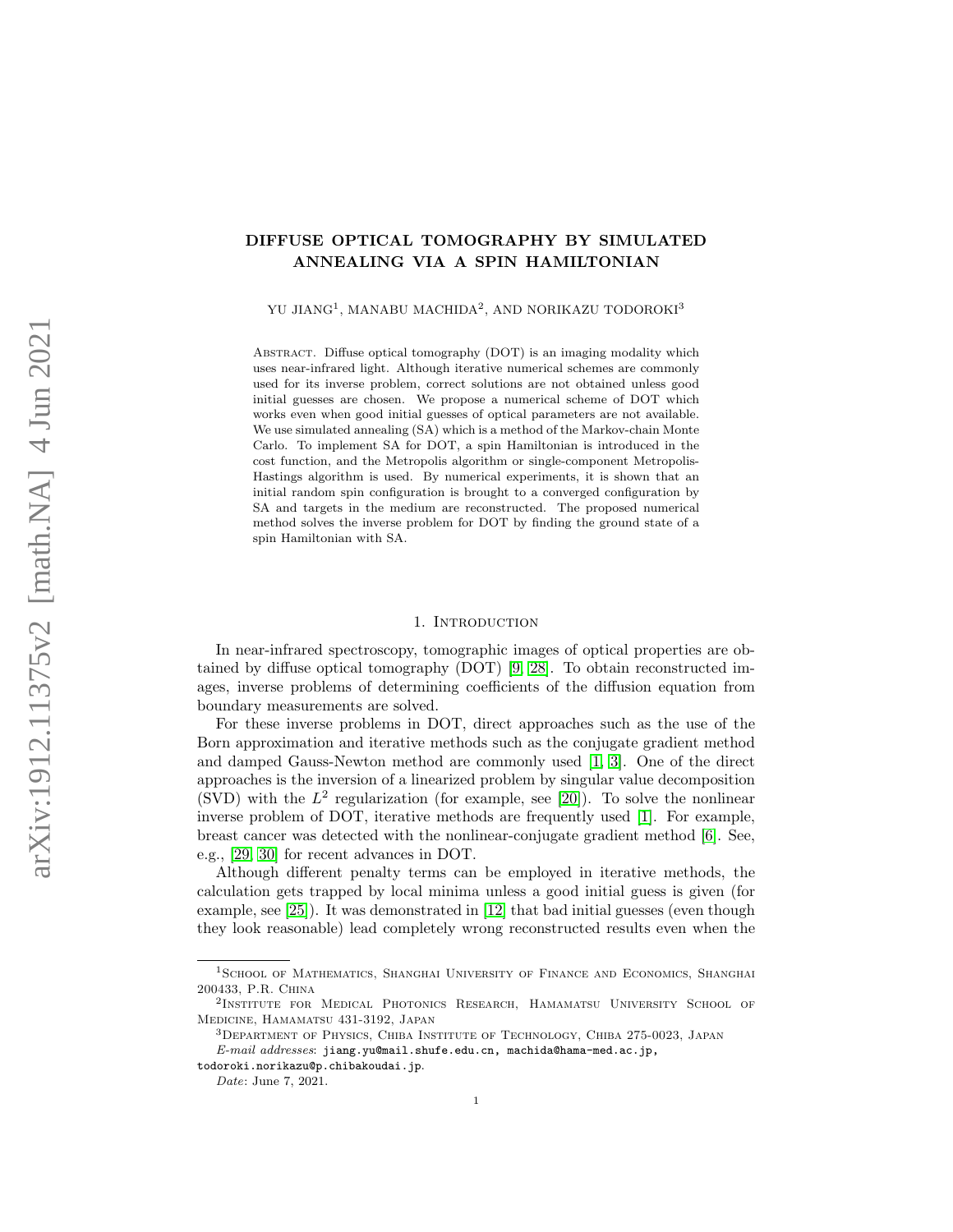diffusion coefficient is known and the absorption coefficient is characterized by only one unknown parameter in the diffusion equation.

As numerical schemes which are free from the issue of being trapped by local minima, statistical approaches have been developed [\[2,](#page-13-6) [26\]](#page-14-4). Monte Carlo methods have the advantage that the computation is not trapped by local minima since jumps occur randomly in the landscape. In particular, the Metropolis-Hastings Monte Carlo algorithm was used to estimate parameters in coefficients of the diffusion equation or the radiative transport equation, which is approximated to the diffusion equation at large scales [\[5,](#page-13-7) [18,](#page-13-8) [12\]](#page-13-5). However, only several unknown parameters such as the position of a target, and the absorption and scattering coefficients of the target, were determined in those studies.

In this paper, values of the absorption coefficient will be determined at 1830 different points in the medium. The simulated annealing (SA) (e.g., [\[17\]](#page-13-9)) makes it possible to handle a large number of unknown parameters. To our knowledge, this is the first attempt to use SA for DOT.

The rest of the paper is organized as follows. In Sec. [2,](#page-1-0) we introduce the diffusion equation, which near-infrared light in biological tissue obeys. In Sec. [3,](#page-2-0) we formulate our inverse problem with the Rytov approximation. Spins are introduced in Sec. [4.](#page-4-0) Then the cost function for the inverse problem is rewritten as a spin Hamiltonian in Secs. [5](#page-4-1) and [6.](#page-6-0) The algorithm of SA for DOT is described in Sec. [7.](#page-8-0) In Sec. [8,](#page-9-0) numerical tests of our SA are presented. Finally, concluding remarks are given in Sec. [9.](#page-12-0)

## 2. Diffusion equation

<span id="page-1-0"></span>We consider DOT in a domain  $\Omega \subset \mathbb{R}^d$   $(d = 2, 3)$ . Let  $\partial \Omega$  be the boundary of  $\Omega$ . Let  $\nu(\mathbf{r})$  be the outer unit normal vector at  $\mathbf{r} \in \partial\Omega$ . We assume that  $\Omega$  is occupied by biological tissue and the outside of  $\Omega$  is vacuum. Let u be the photon density of near-infrared light.

If the reconstruction is done using time-resolved data, the time-dependent diffusion equation needs to be considered. Let c be the speed of light in  $\Omega$ . We assume that the diffusion coefficient  $D_0$  is a positive constant but  $\mu_a$  varies in space. The energy density u obeys

<span id="page-1-2"></span>
$$
\begin{cases}\n\left(\frac{1}{c}\frac{\partial}{\partial t} - D_0\Delta + \mu_a(\mathbf{r})\right)u(\mathbf{r}, t) = f(\mathbf{r}, t), & \mathbf{r} \in \Omega, \quad t > 0, \\
D_0 \nu \cdot \nabla u(\mathbf{r}, t) + \frac{1}{\zeta}u(\mathbf{r}, t) = 0, & \mathbf{r} \in \partial\Omega, \quad t > 0, \\
u(\mathbf{r}, 0) = 0, & \mathbf{r} \in \Omega,\n\end{cases}
$$
\n(2.1)

where  $\zeta > 0$  is a constant (see Sec. [8\)](#page-9-0) and  $f(\mathbf{r}, t)$  is the source term. We note that  $\mu_a$  is nonnegative.

In the case of the continuous-wave measurement, light propagation in  $\Omega$  is governed by the following diffusion equation for  $u(\mathbf{r})$  ( $\mathbf{r} \in \Omega$ ).

<span id="page-1-1"></span>
$$
\begin{cases}\n-D_0 \Delta u(\mathbf{r}) + \mu_a(\mathbf{r}) u(\mathbf{r}) = f(\mathbf{r}), & \mathbf{r} \in \Omega, \\
D_0 \mathbf{v} \cdot \nabla u(\mathbf{r}) + \frac{1}{\zeta} u(\mathbf{r}) = 0, & \mathbf{r} \in \partial \Omega.\n\end{cases}
$$
\n(2.2)

Even for measurements in time domain, quite often the time-independent diffusion equation [\(2.2\)](#page-1-1) is used for reconstruction with moments or Laplace transforms of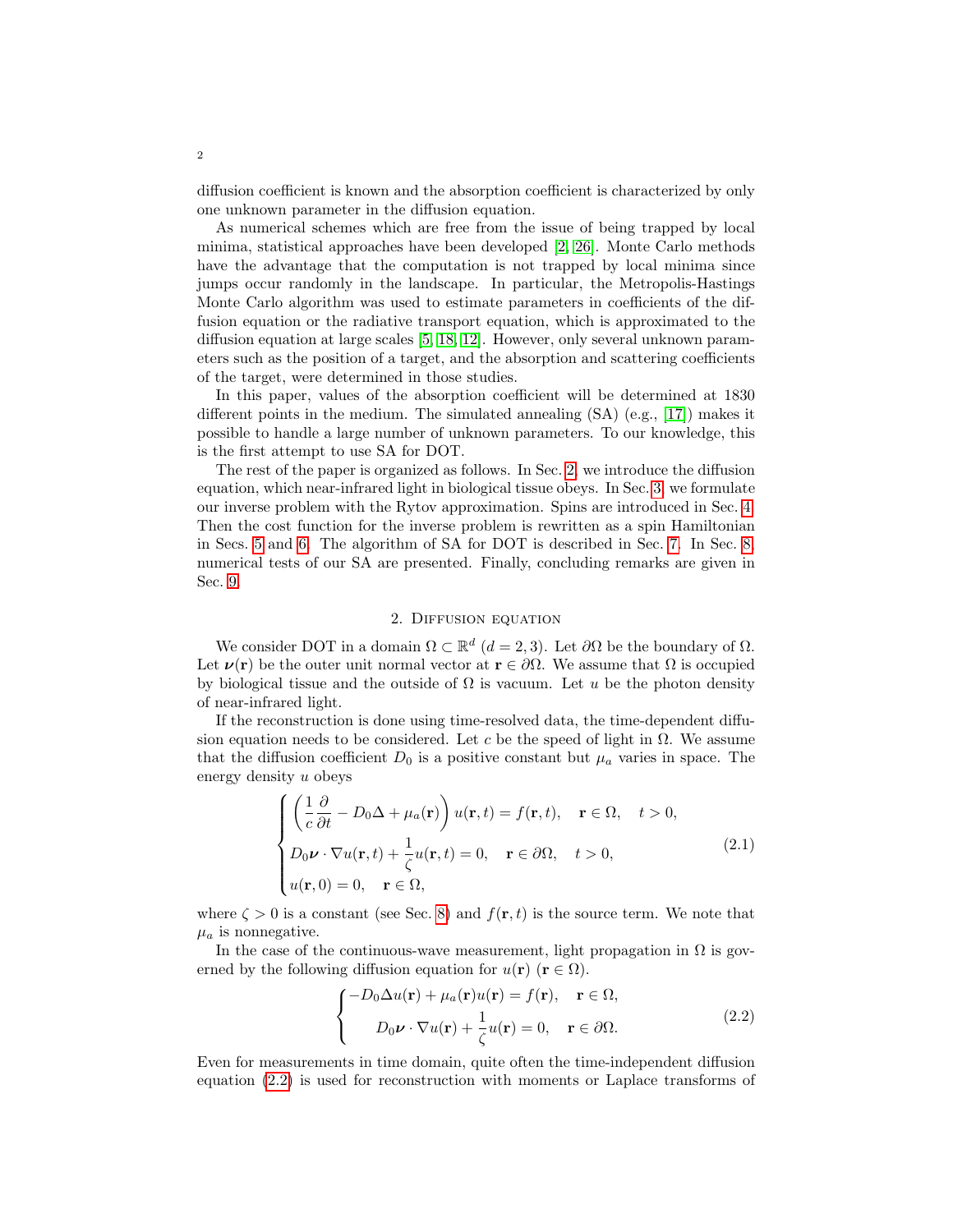the raw time-resolved data. We assume the incident beam  $f(\mathbf{r})$  as

$$
f(\mathbf{r},t) = g_0 \delta(\mathbf{r} - \mathbf{r}_s^{(p)}) \delta(t) \quad \text{or} \quad f(\mathbf{r}) = g_0 \delta(\mathbf{r} - \mathbf{r}_s^{(p)}), \tag{2.3}
$$

where  $g_0 > 0$  is a constant and  $\mathbf{r}_s^{(p)}$  is the position of the source of the pth sourcedetector pair  $(p = 1, 2, ..., M_{SD})$ . Furthermore,  $\delta(\cdot)$  is the Dirac delta function. Light is detected on the boundary at  $\mathbf{r}_{d}^{(p)}$  $a^{(p)}$ .

We choose a region of interest  $\Omega_{\text{ROI}}$  in  $\Omega$ . Let  $\bar{\mu}_a$  be a nonnegative constant. We suppose

$$
\mu_a(\mathbf{r}) = \bar{\mu}_a \tag{2.4}
$$

for **r** in  $\Omega$  including the boundary  $\partial\Omega$  and excluding  $\Omega_{\text{ROI}}$ . Let us write  $\mu_a(\mathbf{r})$  as

$$
\mu_a(\mathbf{r}) = \bar{\mu}_a + \delta \mu_a(\mathbf{r}), \quad \mathbf{r} \in \Omega_{\text{ROI}}.\tag{2.5}
$$

### 3. Rytov approximation

<span id="page-2-0"></span>We will use SA by regarding  $\delta \mu_a(\mathbf{r})$  as spins. For this purpose, here we develop the perturbation theory and give the solution  $u(\mathbf{r})$  in terms of an integral of  $\delta\mu_a(\mathbf{r})$ . Since the Rytov approximation for the time-dependent case is similarly derived, we consider the time-independent case below.

Let  $u_0(\mathbf{r})$  be the solution to [\(2.2\)](#page-1-1) in the case of  $\delta \mu_a \equiv 0$ . Then  $u_0(\mathbf{r}) =$  $g_0G(\mathbf{r}, \mathbf{r}_s^{(p)})$ , where  $G(\mathbf{r}, \mathbf{r}')$  is the Green's function, which satisfies [\(2.2\)](#page-1-1) with the source term  $f(x) = \delta(\mathbf{r} - \mathbf{r}')$ . Let us subtract the equation for  $u_0$  from the equation for  $u$  [\[1\]](#page-13-1):

$$
\begin{cases}\n-D_0 \Delta (u(\mathbf{r}) - u_0(\mathbf{r})) + \bar{\mu}_a (u(\mathbf{r}) - u_0(\mathbf{r})) = -\delta \mu_a(\mathbf{r}) u(\mathbf{r}), & \mathbf{r} \in \Omega, \\
D_0 \nu \cdot \nabla (u(\mathbf{r}) - u_0(\mathbf{r})) + \frac{1}{\zeta} (u(\mathbf{r}) - u_0(\mathbf{r})) = 0, & \mathbf{r} \in \partial \Omega.\n\end{cases}
$$
\n(3.1)

Since the above diffusion equation for  $u-u_0$  has the source term  $-\delta\mu_a u$ , the solution  $u(\mathbf{r})$  satisfies the following identity.

$$
u(\mathbf{r}) = u_0(\mathbf{r}) - \int_{\Omega} G(\mathbf{r}, \mathbf{r}') \delta \mu_a(\mathbf{r}') u(\mathbf{r}') d\mathbf{r}'. \qquad (3.2)
$$

The *n*th Born approximation  $u_n$  is given by  $u_n = \sum_{k=0}^n v_k$ , where

$$
v_{k+1}(\mathbf{r}) = -\int_{\Omega} G(\mathbf{r}, \mathbf{r}') \delta \mu_a(\mathbf{r}') v_k(\mathbf{r}') d\mathbf{r}', \quad k = 0, 1, ..., \qquad (3.3)
$$

with  $v_0(\mathbf{r}) = u_0(\mathbf{r})$ . When the perturbation  $\delta \mu_a$  is small, the Born series converges and  $u = \lim_{n \to \infty} u_n$ . In particular for nonnegative  $\delta \mu_a$ , a concise proof of the convergence is known under the condition  $0 \leq \delta \mu_a(\mathbf{r}) \leq \bar{\mu}_a$  for any  $\mathbf{r} \in \Omega$  [\[21\]](#page-14-5). Let us define the first and second Rytov approximations  $u_R, u_{R2}$  as

$$
u_R = u_0 e^{v_1/u_0}, \quad u_{R2} = u_0 e^{v_1/u_0} \exp\left[\frac{v_2}{u_0} - \frac{1}{2} \left(\frac{v_1}{u_0}\right)^2\right].
$$
 (3.4)

When the first Born approximation is compared with the first Rytov approximation, the superiority of the latter has been discussed [\[1,](#page-13-1) [15,](#page-13-10) [16\]](#page-13-11).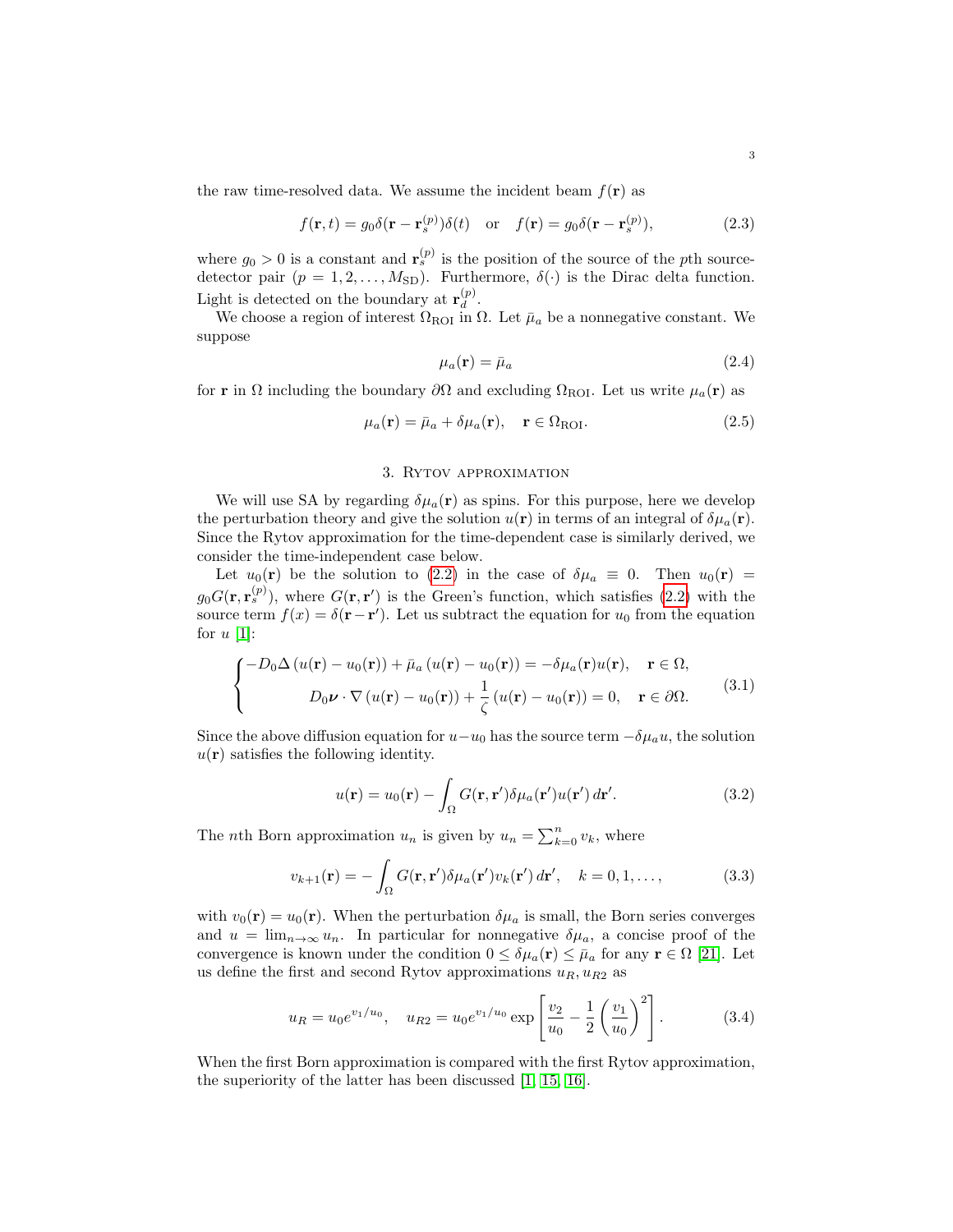The difference  $u - u_R$  can be written as

$$
u(\mathbf{r}) - u_R(\mathbf{r}) = u_0(\mathbf{r}) \left( 1 - e^{v_1(\mathbf{r})/u_0(\mathbf{r})} \right)
$$

$$
- \int_{\Omega} G(\mathbf{r}, \mathbf{r}') \delta \mu_a(\mathbf{r}') u_R(\mathbf{r}') d\mathbf{r}'
$$

$$
- \int_{\Omega} G(\mathbf{r}, \mathbf{r}') \delta \mu_a(\mathbf{r}') \left( u(\mathbf{r}') - u_R(\mathbf{r}') \right) d\mathbf{r}'.
$$
(3.5)

When  $\|\mu_a\|_{L^{\infty}(\Omega)}$  is small, we have

$$
1 - e^{v_1(\mathbf{r})/u_0(\mathbf{r})} \approx -\frac{v_1(\mathbf{r})}{u_0(\mathbf{r})} = \frac{1}{u_0(\mathbf{r})} \int_{\Omega} G(\mathbf{r}, \mathbf{r}') \delta \mu_a(\mathbf{r}') u_0(\mathbf{r}') d\mathbf{r}',\tag{3.6}
$$

and

$$
\int_{\Omega} G(\mathbf{r}, \mathbf{r}') \delta \mu_a(\mathbf{r}') u_R(\mathbf{r}') d\mathbf{r}' = \int_{\Omega} G(\mathbf{r}, \mathbf{r}') \delta \mu_a(\mathbf{r}') u_0(\mathbf{r}') e^{v_1(\mathbf{r}')/u_0(\mathbf{r}')} d\mathbf{r}'
$$
\n
$$
\approx \int_{\Omega} G(\mathbf{r}, \mathbf{r}') \delta \mu_a(\mathbf{r}') u_0(\mathbf{r}') d\mathbf{r}'.
$$
\n(3.7)

Therefore for sufficiently small  $\|\delta\mu_a\|_{L^\infty(\Omega)}$ , we obtain

$$
||u - u_R||_{L^{\infty}(\Omega)} \le C_1'||\delta\mu_a||_{L^{\infty}(\Omega)} ||u_0||_{L^{\infty}(\Omega)} + C_1'||\delta\mu_a||_{L^{\infty}(\Omega)} ||u - u_R||_{L^{\infty}(\Omega)},
$$
(3.8)

where  $C'_1$  is a positive constant. By moving the last term on the right-hand side to the left-hand side, we arrive at the following inequality for sufficiently small  $\|\delta\mu_a\|_{L^\infty(\Omega)}$ .

<span id="page-3-0"></span>
$$
||u - u_R||_{L^{\infty}(\Omega)} \le C_1 ||\delta \mu_a||_{L^{\infty}(\Omega)} ||u_0||_{L^{\infty}(\Omega)},
$$
\n(3.9)

where  $C_1$  is a positive constant.

The outgoing light is detected at  $\mathbf{r}_d^{(p)} \in \partial \Omega$ . Let us introduce the data  $\phi^{(p)}$  as

$$
\phi^{(p)} = \ln \frac{u_0(\mathbf{r}_d^{(p)})}{u(\mathbf{r}_d^{(p)})}.
$$
\n(3.10)

In the first Rytov approximation we have  $\phi^{(p)} \approx \phi^{(p)}_{R2} \approx \phi^{(p)}_R$ , where

$$
\phi_R^{(p)} = -\frac{v_1(\mathbf{r}_d^{(p)})}{u_0(\mathbf{r}_d^{(p)})}, \n\phi_{R2}^{(p)} = -\frac{v_1(\mathbf{r}_d^{(p)})}{u_0(\mathbf{r}_d^{(p)})} + \frac{1}{2} \left( \frac{v_1(\mathbf{r}_d^{(p)})}{u_0(\mathbf{r}_d^{(p)})} \right)^2 - \frac{v_2(\mathbf{r}_d^{(p)})}{u_0(\mathbf{r}_d^{(p)})}.
$$
\n(3.11)

Note that  $u_0, u_R$  are positive. Using [\(3.9\)](#page-3-0), we have

$$
\begin{aligned} \left| e^{-\phi^{(p)}} \right| &= \left| \frac{u - u_R}{u_0} + \frac{u_R}{u_0} \right| \\ &\le \frac{C_1 \|\delta \mu_a\|_{L^\infty(\Omega)} \|u_0\|_{L^\infty(\Omega)}}{u_0} + e^{v_1/u_0} . \end{aligned} \tag{3.12}
$$

The above inequality implies that  $\phi^{(p)} \to 0$  as  $\|\delta \mu_a\|_{L^\infty(\Omega)} \to 0$ .

4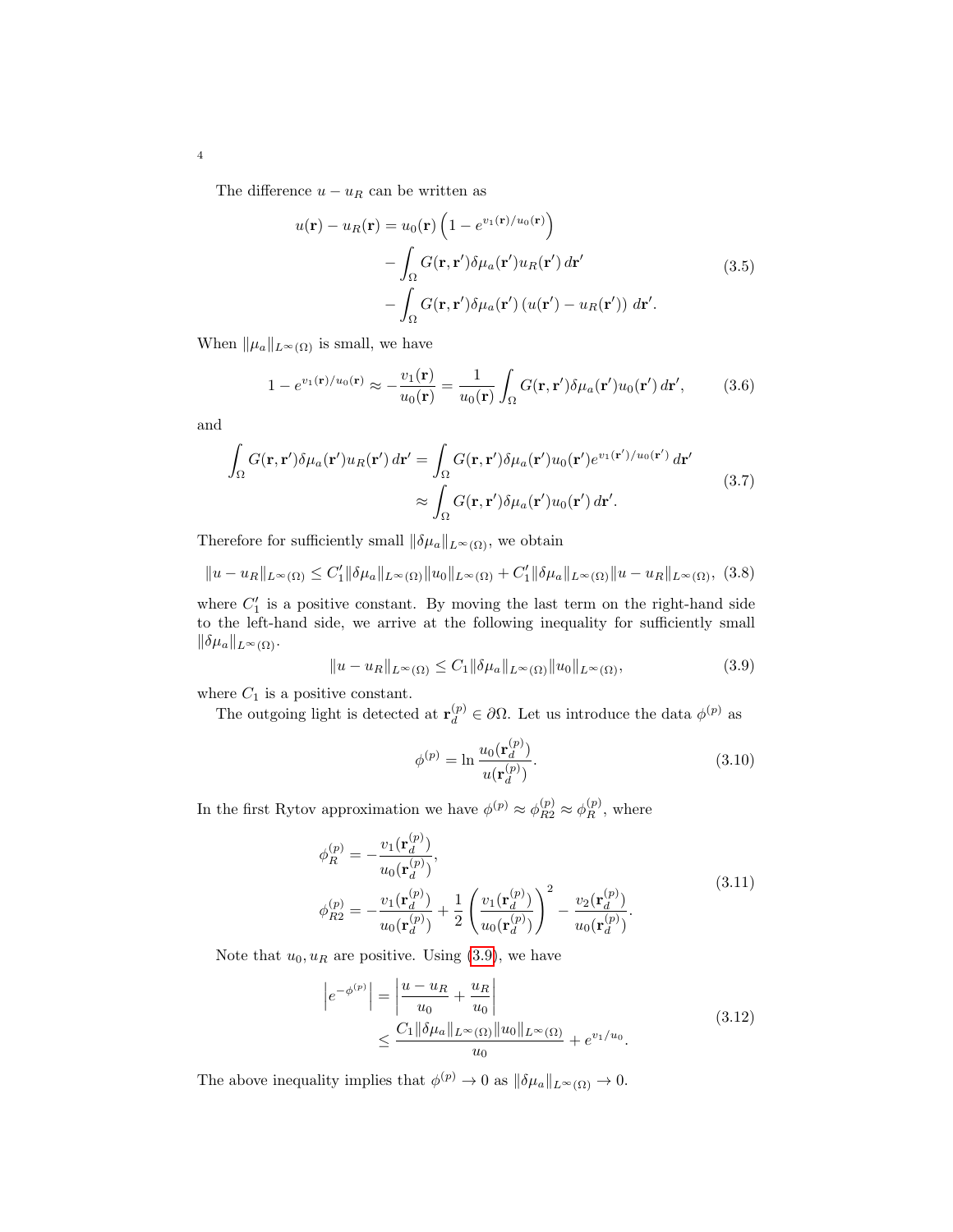#### 4. DISCRETIZATION

<span id="page-4-0"></span>Let M be an even integer. We introduce a *spin* variable of discrete values as

$$
S(\mathbf{r}) = 0, \pm 1, \pm 2, \dots, \pm \frac{M}{2}, \quad \mathbf{r} \in \Omega_{\text{ROI}}.\tag{4.1}
$$

To explain how  $S(\mathbf{r})$  can be related to  $\delta\mu_a(\mathbf{r})$ , we will consider the following two cases. In both cases, the two-dimensional space  $(d = 2)$  is assumed.

### 4.1. Single-spin model. Let us assume

<span id="page-4-2"></span>
$$
\delta \mu_a(\mathbf{r}) = \eta f_{\bar{a}}(x) \delta(y - y_0),\tag{4.2}
$$

where  $\eta$ ,  $y_0$  are given positive constants. In this case,  $\Omega_{\text{ROI}}$  is a point  $(x, y) = (0, y_0)$ . Here, we assume that  $f_{\bar{a}}(x)$  is given by

$$
f_{\bar{a}}(x) = \left[\bar{a}^3 + 3\left(1 + \frac{\tanh x^2}{10}\right)\bar{a}^2\right] \left(1 - \tanh x^2\right),\tag{4.3}
$$

where  $\bar{a}$  is a constant. Thus,  $\delta\mu_a$  is determined by  $\bar{a}$ . This  $\bar{a}$  is the unknown parameter to be reconstructed. In the forward data.

When  $\bar{a}$  is sought, we assume that the minimum  $a^{(\min)}$  and maximum  $a^{(\max)}$  of candidates of  $\bar{a}$  are known a priori. Let a be a candidate of  $\bar{a}$ . We give a as

$$
a = a^{(\min)} + \frac{a^{(\max)} - a^{(\min)}}{M + 1} \left( S + \frac{M}{2} + 1 \right) \in (a^{(\min)}, a^{(\max)}].
$$
 (4.4)

4.2. **Multi-spin model.** Next we suppose that the support of  $\delta \mu_a$  is unknown but we know  $\delta \mu_a$  is zero outside a domain  $\Omega_{\text{ROI}}$  (supp  $\delta \mu_a \subset \Omega_{\text{ROI}}$ ).

We divide the region of interest  $\Omega_{\text{ROI}}$  into cells  $\omega_i \subset \Omega$   $(i = 1, ..., N)$  such that  $\Omega_{\text{ROI}} = \bigcup_{i=1}^{N} \omega_i$  and  $\omega_{i_1} \cap \omega_{i_2} = \varnothing$  if  $i_1 \neq i_2$ . Let  $|\omega|$  denote the area (volume) of subdomains  $\omega_i$ . We suppose  $N > M_{\rm SD}$ , which means the inverse problem is underdetermined. Let us assume  $\delta \mu_a \in [0, \delta \mu_a^{(\text{max})}]$  with a constant  $\delta \mu_a^{(\text{max})} > 0$ . We introduce

<span id="page-4-3"></span>
$$
\delta \mu_a(\mathbf{r}_i) = \delta \mu_a^{(\text{max})} \left( \frac{S_i}{M} + \frac{1}{2} \right), \quad S_i = 0, \pm 1, \pm 2, \dots, \pm \frac{M}{2}
$$
 (4.5)

for  $i = 1, ..., N$ . Here,  $\mathbf{r}_i \in \omega_i$  is a representative point in  $\omega_i$ . Thus  $\delta \mu_a$  is discretized in  $[0, \delta \mu_a^{\text{(max)}}]$  by  $M + 1$  values at each point  $\mathbf{r}_i$ .

### 5. Spin Hamiltonian: Case 1

<span id="page-4-1"></span>We consider the single-spin model  $(4.2)$  for the time-dependent diffusion equation  $(2.1).$  $(2.1).$ 

We note that the Green's function for  $(2.1)$  is given by

$$
G(\mathbf{r}, t; \mathbf{r}', s) = \frac{e^{-\bar{\mu}_a c(t-s)}}{4\pi D_0 (t-s)} e^{-\frac{(x-x')^2}{4D_0 c(t-s)}} \left[ e^{-\frac{(y-y')^2}{4D_0 c(t-s)}} + e^{-\frac{(y+y')^2}{4D_0 c(t-s)}} \right. \\ - \frac{\sqrt{4\pi D_0 c(t-s)}}{\ell} e^{-\frac{(y+y')^2}{4D_0 c(t-s)}} e^{\frac{(y+y'+2D_0 c(t-s)/\ell}{\sqrt{4D_0 c(t-s)}}^2} \right) \frac{e^{-\frac{(y+y')^2}{4D_0 c(t-s)}}}{\sqrt{4D_0 c(t-s)}} \text{ (5.1)}
$$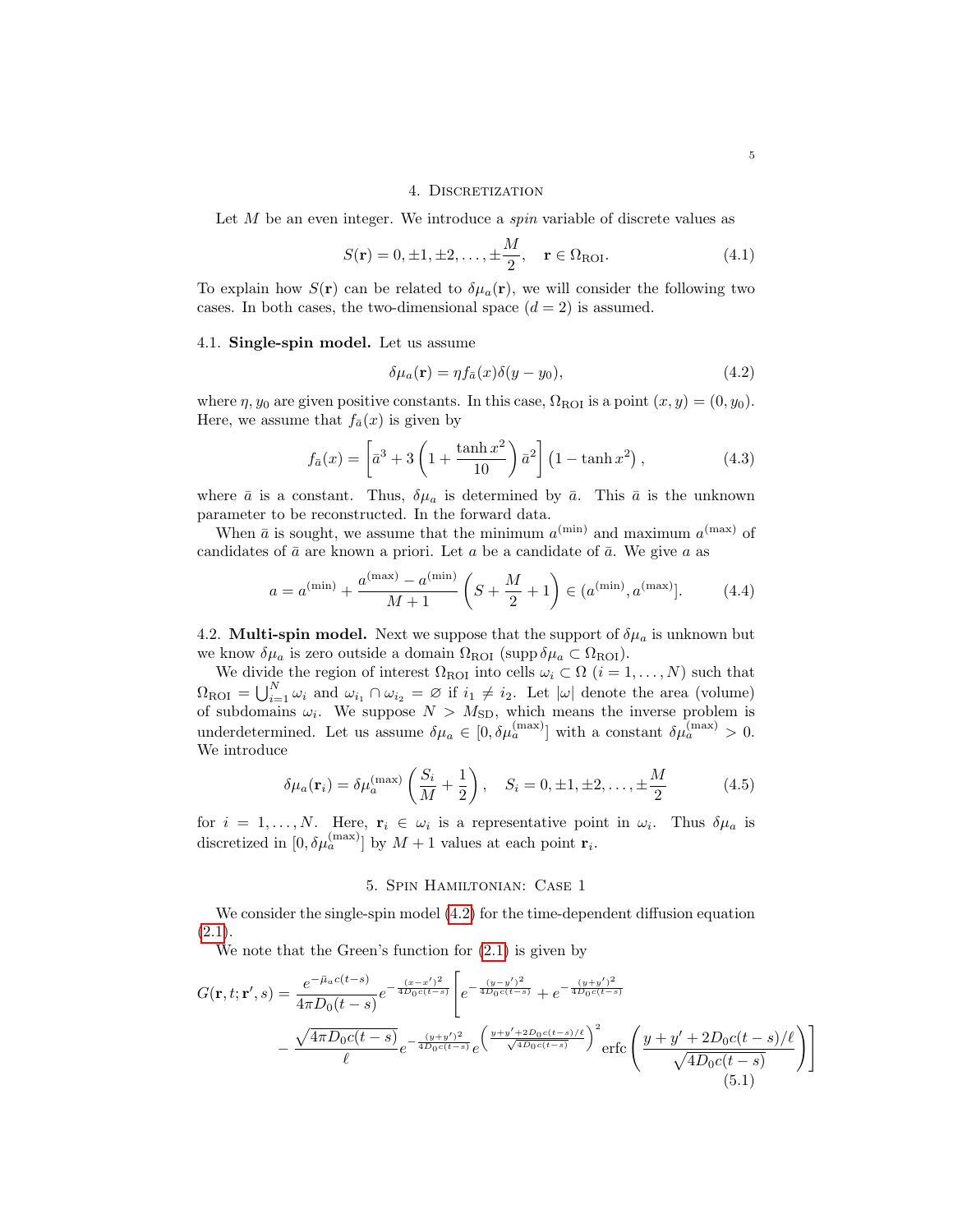for  $t > s$ , and otherwise  $G(\mathbf{r}, t; \mathbf{r}', s) = 0$ . Here,  $\ell = D_0 \zeta$  and the complementary For  $\ell > 8$ , and otherwise  $G(\mathbf{r}, \ell; \mathbf{r}, s) = 0$ . Here,  $\ell = D_0 \zeta$  and the complementary<br>error function is given by  $\text{erfc}(x) = (2/\sqrt{\pi}) \int_x^\infty \exp(-t^2) dt$ . Using the Green's function, we obtain

$$
u_0(\mathbf{r},t) = \frac{g_0 e^{-\bar{\mu}_a ct}}{2\pi D_0 t} e^{-\frac{(x-x_s^i)^2 + y^2}{4\bar{D}_0 ct}} \left[1 - \frac{\sqrt{\pi D_0 ct}}{\ell} e^{\left(\frac{y+2D_0 ct/\ell}{\sqrt{4D_0 ct}}\right)^2} \text{erfc}\left(\frac{y+2D_0 ct/\ell}{\sqrt{4D_0 ct}}\right)\right].
$$
\n(5.2)

Let us define

$$
g(y, t; y', s) = \frac{1}{4\pi D_0 (t - s)} e^{-\frac{(y + y')^2}{4D_0 c(t - s)}} \left[ 1 + e^{\frac{(y + y')^2 - (y - y')^2}{4D_0 c(t - s)}} - \frac{\sqrt{4\pi D_0 c(t - s)}}{\ell} \right]
$$

$$
\times e^{\left(\frac{y + y'}{2\sqrt{D_0 c(t - s)}} + \frac{\sqrt{D_0 c(t - s)}}{\ell}\right)^2} \text{erfc}\left(\frac{y + y'}{2\sqrt{D_0 c(t - s)}} + \frac{\sqrt{D_0 c(t - s)}}{\ell} \right) \left[ \frac{\sqrt{D_0 c(t - s)}}{\ell} \right].
$$
(5.3)

Then we have

$$
\int_0^t G(\mathbf{r}, t; \mathbf{r}', s) u_0(\mathbf{r}', s) ds = e^{-\bar{\mu}_a ct} \int_0^t e^{-\frac{(x - x')^2}{4D_0 c(t - s)}} e^{-\frac{(x' - x_s^{(p)})^2}{4D_0 c s}} g(y, t; y', s) g(y', s; 0, 0) ds.
$$
\n(5.4)

Therefore we obtain

<span id="page-5-0"></span>
$$
u_R(\mathbf{r},t;\mathbf{r}_s^{(p)}) = u_0(\mathbf{r},t;\mathbf{r}_s^{(p)}) \exp\left[-\frac{e^{-\bar{\mu}_a ct}}{u_0(\mathbf{r},t;\mathbf{r}_s^i)} \int_0^\infty \int_{-\infty}^\infty \delta \mu_a(\mathbf{r}')\right] \times \left(\int_0^t e^{-\frac{(x-x')^2}{4D_0c(t-s)}} e^{-\frac{(x'-x_s^{(p)})^2}{4D_0cs}} g(y,t;y',s)g(y',s;0,0) \, ds\right) \, dx'dy'\right]. \tag{5.5}
$$

We will use [\(5.5\)](#page-5-0) to obtain the forward data in our numerical experiment.

By substituting the form [\(4.2\)](#page-4-2) for  $\delta\mu_a$  in [\(5.5\)](#page-5-0), we obtain

<span id="page-5-1"></span>
$$
u_R(\mathbf{r}_d^{(p)}, t; \mathbf{r}_s^{(p)}; a) = u(\mathbf{r}_d^{(p)}, t)
$$
  
=  $u_0(\mathbf{r}_d^{(p)}, t; \mathbf{r}_s^{(p)}) \exp\left[-\frac{\eta e^{-\bar{\mu}_a ct}}{u_0(\mathbf{r}_d^{(p)}, t; \mathbf{r}_s^{(p)})} \int_0^t g(0, t; y_0, s) \times g(y_0, s; 0, 0) \left(\int_{-\infty}^{\infty} f_a(x') e^{-\frac{(x_d^{(p)} - x')^2}{4D_0 c(t-s)}} e^{-\frac{(x'-x_s^{(p)})^2}{4D_0 cs}} dx'\right) ds\right],$   
(5.6)

where

$$
u_0 = \frac{g_0 e^{-\bar{\mu}_a ct}}{2\pi D_0 t} e^{-\frac{(x_d^{(p)} - x_s^{(p)})^2}{4D_0 ct}} \left[ 1 - \frac{\sqrt{\pi D_0 ct}}{\ell} e^{-\frac{\sqrt{D_0 ct}}{\ell}} \right]^2 \text{erfc}\left(\frac{\sqrt{D_0 ct}}{\ell}\right) \right]. \tag{5.7}
$$

We obtain

$$
\phi_R^{(p)} = \frac{\eta e^{-\bar{\mu}_a ct}}{u_0(\mathbf{r}_d^{(p)}, t; \mathbf{r}_s^{(p)})} \int_0^t g(0, t; y_0, s) g(y_0, s; 0, 0)
$$
  
 
$$
\times \left( \int_{-\infty}^{\infty} f_a(x') e^{-\frac{(x_d^{(p)} - x')^2}{4D_0 c(t - s)}} e^{-\frac{(x' - x_s^{(p)})^2}{4D_0 c s}} dx' \right) ds.
$$
\n(5.8)

Let us discretize time as  $t \to t_j$   $(j = 1, ..., M_t)$ . With this discretization, we write  $\tilde{\phi}_R^{(p)}$  instead of  $\phi_R^{(p)}$ .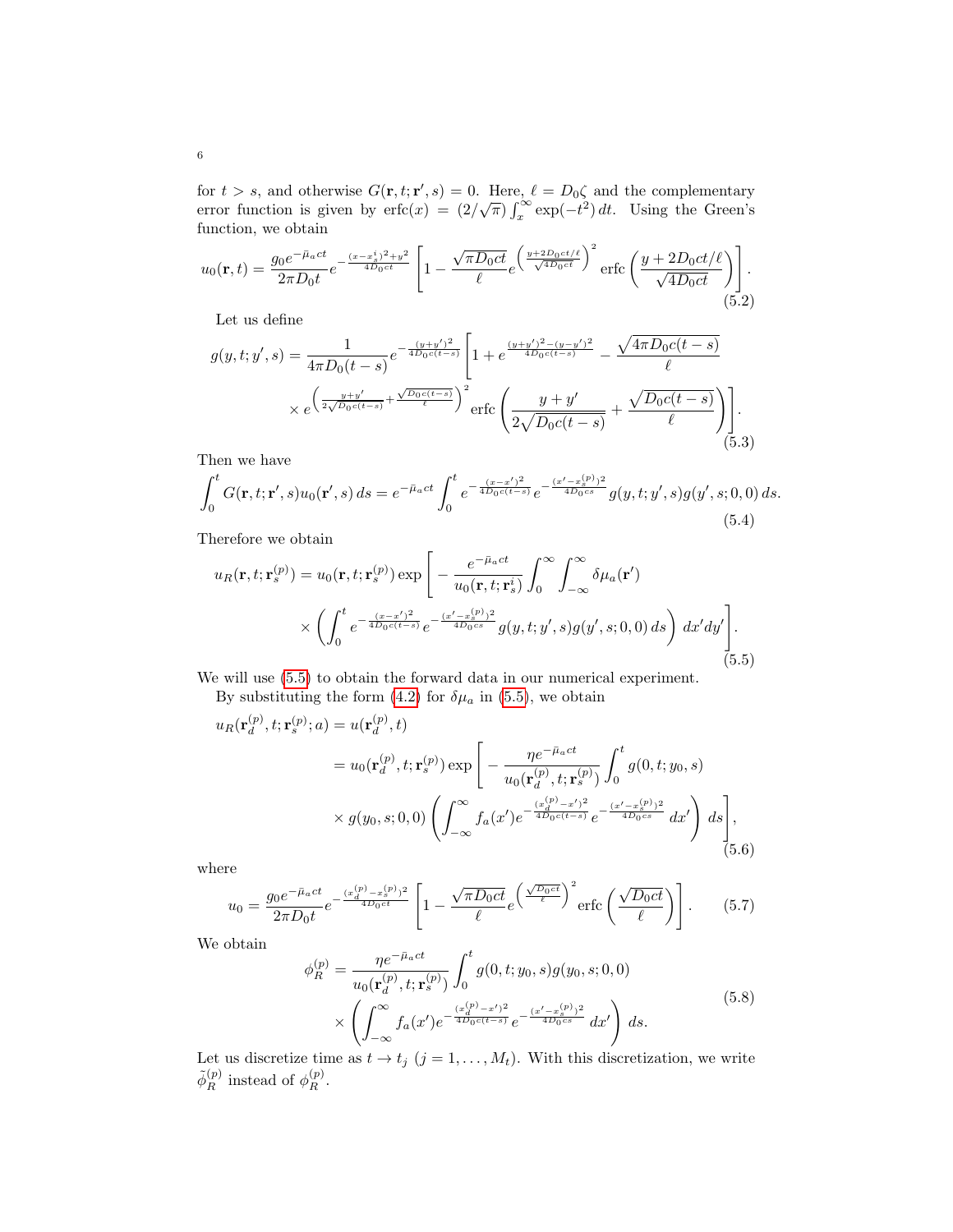In order to use SA instead of the naive Metropolis-Hastings Markov-chain Monte Carlo [\[12\]](#page-13-5), we treat the cost function as a spin Hamiltonian. We let  $\Phi^{(p)}$  denote the experimentally obtained data corresponding to  $\phi^{(p)}$ . We can solve the inverse problem for our DOT by minimizing the cost function which is given by

<span id="page-6-1"></span>
$$
\mathcal{H}(S) = \frac{1}{2} \sum_{p=1}^{M_{\rm SD}} \sum_{j=1}^{M_t} \left| \Phi^{(p)} - \tilde{\phi}_R^{(p)} \right|^2 + \alpha |S - S^{(0)}|,\tag{5.9}
$$

where  $\alpha$  is the regularization parameter and  $S^{(0)}$  is an initial guess. We put  $\alpha = 0$ .

The cost function in [\(5.9\)](#page-6-1) has one local minimum and one global minimum [\[12\]](#page-13-5). To see this structure of  $H$ , we introduce

$$
h(t) = \frac{1}{t} \exp\left(-\frac{y_0^2}{4Dct}\right) \left[1 - \frac{\sqrt{\pi Dct}}{\ell} e^{\left(\frac{y_0}{2\sqrt{Dct}} + \frac{\sqrt{Dct}}{\ell}\right)^2} \text{erfc}\left(\frac{y_0}{2\sqrt{Dct}} + \frac{\sqrt{Dct}}{\ell}\right)\right].\tag{5.10}
$$

The following form is obtained using Eq. [\(5.6\)](#page-5-1). By neglecting noise, we have

$$
u\left(\mathbf{r}_{d}^{(p)},t_{j};\mathbf{r}_{s}^{(p)};\bar{a}\right)-u\left(\mathbf{r}_{d}^{(p)},t_{j};\mathbf{r}_{s}^{(p)};a\right)
$$
  
\n
$$
=\frac{\eta e^{-\mu_{a0}ct_{j}}}{(2\pi D)^{2}}\int_{0}^{t_{j}}h(t_{j}-s)h(s)
$$
  
\n
$$
\times\left[\int_{-\infty}^{\infty}d_{\bar{a}}(a,x')\left(1-\tanh x'^{2}\right)e^{-\frac{(x_{d}^{(p)}-x')^{2}}{4Dc(t_{j}-s)}}e^{-\frac{(x'-x_{s}^{(p)})^{2}}{4Dcs}}dx'\right]ds,
$$
\n(5.11)

where  $d_{\bar{a}}(a, x') = \xi(\bar{a}, x') - \xi(a, x')$  with

 $\sim$ 

$$
\xi(a, x') = a^2 \left[ a + 3 \left( 1 + \frac{\tanh x'^2}{10} \right) \right].
$$
 (5.12)

For a given x', the function  $|d_{\bar{a}}(a; x')|^2$  has the global minimum at  $a = \bar{a} > 0$ , a local minimum at  $a = -2\left(1 + \frac{\tanh x'^2}{10}\right)$  j0, and a local maximum at  $a = 0$ . This structure of  $|d_{\bar{a}}(a; x')|^2$  implies that iterative methods, which always look for a position that lowers the value of the cost function, do not work when the initial guess  $a_0$  is negative.

## 6. Spin Hamiltonian: Case 2

<span id="page-6-0"></span>Here we consider the multi-spin model [\(4.5\)](#page-4-3) for the time-independent diffusion equation [\(2.2\)](#page-1-1).

Let us define

$$
K_{p,i} = \delta \mu_a^{(\text{max})} |\omega| \frac{G(\mathbf{r}_d^{(p)}, \mathbf{r}_i) G(\mathbf{r}_i, \mathbf{r}_s^{(p)})}{G(\mathbf{r}_d^{(p)}, \mathbf{r}_s^{(p)})},
$$
(6.1)

where G is the Green's function for [\(2.2\)](#page-1-1) with  $\mu_a = \bar{\mu}_a$ . Let  $\tilde{\phi}_R^{(p)}$ ,  $\tilde{\phi}_{R2}^{(p)}$  $\frac{P}{R2}$  be discretized versions of  $\phi_R^{(p)}$ ,  $\phi_{R2}^{(p)}$  $\frac{N(p)}{R2}$ , respectively. Assuming that  $\omega_i$  is small, we have

$$
\phi_R^{(p)} \approx \tilde{\phi}_R^{(p)}, \quad \phi_{R2}^{(p)} \approx \tilde{\phi}_{R2}^{(p)},\tag{6.2}
$$

where

$$
\tilde{\phi}_R^{(p)} = \sum_{i=1}^N K_{p,i} \left( \frac{S_i}{M} + \frac{1}{2} \right)
$$
\n(6.3)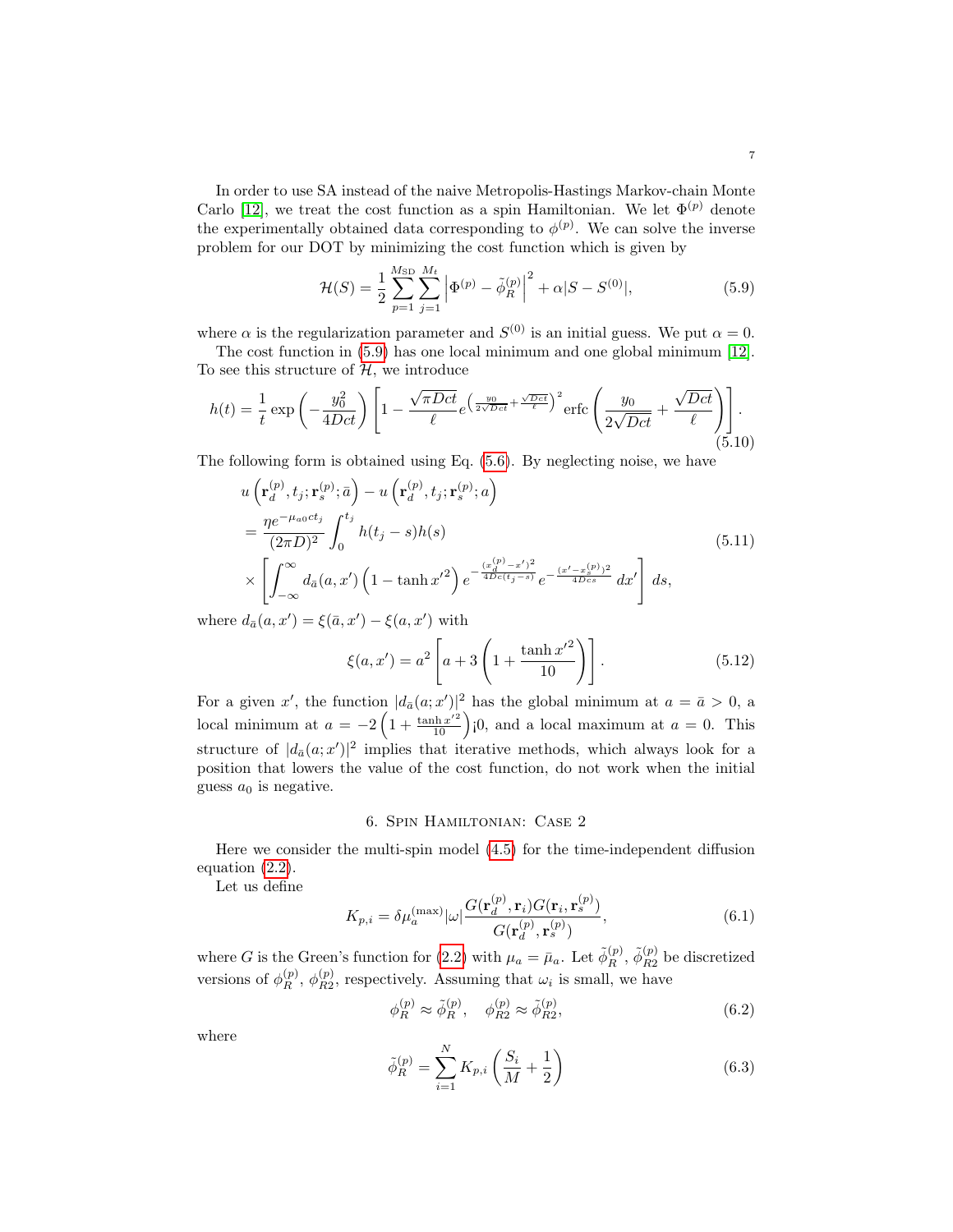and

8

$$
\tilde{\phi}_{R2}^{(p)} = \sum_{i=1}^{N} K_{p,i} \left( \frac{S_i}{M} + \frac{1}{2} \right) \n+ \frac{1}{2} \sum_{i_1=1}^{N} \sum_{i_2=1}^{N} K_{p,i_1} K_{p,i_2} \left( \frac{S_{i_1}}{M} + \frac{1}{2} \right) \left( \frac{S_{i_2}}{M} + \frac{1}{2} \right) \n- |\omega|^2 \sum_{i_1=1}^{N} \sum_{i_2=1}^{N} \left[ G(\mathbf{r}_d^{(p)}, \mathbf{r}_s^{(p)}) \right]^{-1} \n\times G(\mathbf{r}_d^{(p)}, \mathbf{r}_{i_1}) \delta \mu_a(\mathbf{r}_{i_1}) G(\mathbf{r}_{i_1}, \mathbf{r}_{i_2}) \delta \mu_a(\mathbf{r}_{i_2}) G(\mathbf{r}_{i_2}, \mathbf{r}_s^{(p)}).
$$
\n(6.4)

Let  $\mathbf{S} = (S_i)$   $(i = 1, ..., N)$  denote the spin configuration. We will look for  $\mathbf{S}^*$ which minimizes the following cost function  $\Psi(\mathbf{S})$ .

$$
\Psi(\mathbf{S}) = \frac{1}{2} \sum_{p=1}^{M_{\rm SD}} \left| \Phi^{(p)} - \tilde{\phi}_{R2}^{(p)} \right|^2 + \alpha \sum_{i=1}^{N} |S_i - S_i^{(0)}|,\tag{6.5}
$$

where  $\alpha > 0$  is the regularization parameter and  $\mathbf{S}^{(0)} = (S_i^{(0)}) \in \mathbb{R}^N$  is an initial guess, which we set  $S_i^{(0)} = -M/2$   $(i = 1, ..., N)$ .

To compare terms of order  $(\delta \mu_a^{(\text{max})})^2$ , let us introduce

$$
g_1 = K_{p,i_1} K_{p,i_2},
$$
  
\n
$$
g_2 = g_1 - 2 \left( \delta \mu_a^{(\text{max})} \right)^2 |\omega|^2 \frac{G(\mathbf{r}_d^{(p)}, \mathbf{r}_{i_1}) G(\mathbf{r}_{i_1}, \mathbf{r}_{i_2}) G(\mathbf{r}_{i_2}, \mathbf{r}_s^{(p)})}{G(\mathbf{r}_d^{(p)}, \mathbf{r}_s^{(p)})}.
$$
\n(6.6)

We have

$$
\left| \phi^{(p)} g_2 \right| = |g_1| \left| \phi^{(p)} \frac{g_2}{g_1} \right|
$$
  
=  $|g_1| \left| \phi^{(p)} \right| \left| 1 - 2 \frac{G(\mathbf{r}_d^{(p)}, \mathbf{r}_s^{(p)}) G(\mathbf{r}_{i_1}, \mathbf{r}_{i_2})}{G(\mathbf{r}_d^{(p)}, \mathbf{r}_{i_2}) G(\mathbf{r}_{i_1}, \mathbf{r}_s^{(p)})} \right|.$  (6.7)

Recall that  $|\phi^{(p)}| \to 0$  as  $\|\delta\mu_a\|_{L^\infty(\Omega)} \to 0$ . Thus for arbitrary  $p, i_1, i_2 \ (p =$  $1, \ldots, M_{SD}, i_1, i_2 = 1, \ldots, N$ 

$$
|g_1| \ge |\phi^{(p)} g_2| \tag{6.8}
$$

when  $\|\delta\mu_a\|_{L^\infty(\Omega)}$  is sufficiently small.

 $\overline{\phantom{a}}$  $\overline{\phantom{a}}$ 

By neglecting  $g_2$ , we have  $\Psi = H(\mathbf{S}) + \text{const.}$ , where only the first term  $H(\mathbf{S})$  on the right-hand side depends on  $S_i$ . The Hamiltonian  $\mathcal{H}(\mathbf{S})$  is given by

<span id="page-7-0"></span>
$$
\mathcal{H}(\mathbf{S}) = -\sum_{i=1}^{N} \sum_{j=1}^{N} J_{ij} S_i S_j - \sum_{i=1}^{N} h_i S_i, \qquad (6.9)
$$

where

$$
J_{ij} = \frac{-1}{2M^2} \sum_{p=1}^{M_{\rm SD}} K_{p,i} K_{p,j},
$$
  
\n
$$
h_i = M \sum_{j=1}^{N} J_{ij} + \frac{1}{M} \left( \sum_{p=1}^{M_{\rm SD}} \Phi^{(p)} K_{p,i} - \alpha \right).
$$
\n(6.10)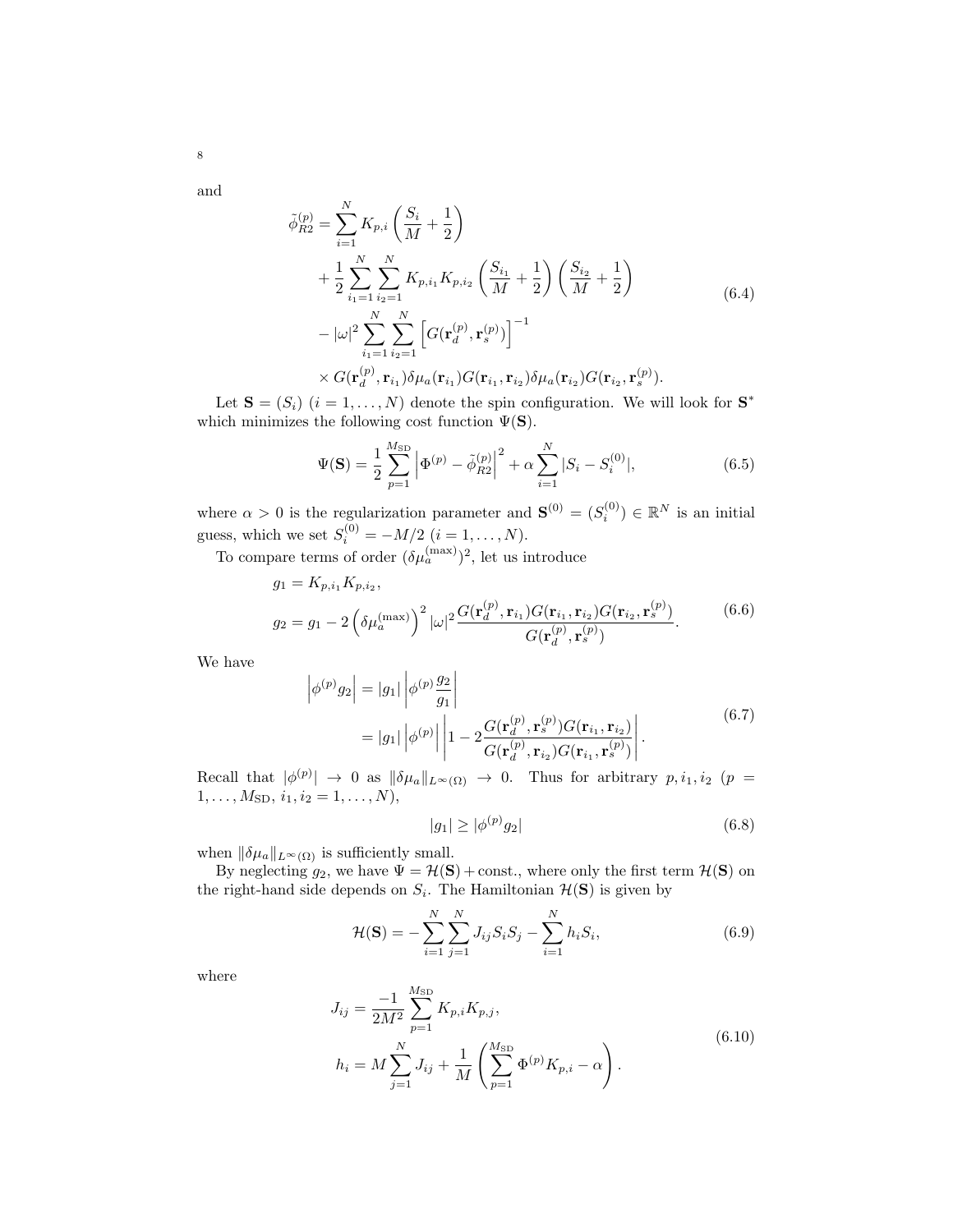The spin interactions are symmetric:  $J_{ij} = J_{ji}$ . We note that the modulus  $|h_i|$  of the magnetic field becomes large when the hyperparameter  $\alpha$  in the regularization term is large. In this case, the spin Hamiltonian has a unique ground state  $(S^* = S^{(0)})$ for sufficiently large  $\alpha$ .

Thus our optical tomography is reformulated as the problem of searching the ground state of  $\mathcal{H}(\mathbf{S})$ , i.e., the spin configuration  $\mathbf{S}^* = \arg \min_S \mathcal{H}(\mathbf{S})$ .

## 7. Simulated annealing

<span id="page-8-0"></span>The algorithm of the simulated annealing is described below. Although we assume Case 2 of multiple spins, the single spin in Case 1 can be similarly implemented.

The Hamiltonian  $\mathcal{H}(\mathbf{S})$  in [\(6.9\)](#page-7-0) can be seen as a Hamiltonian of spins that interact with each other in a solid state material. In a real physical spin system, spins fluctuate depending on temperature and the spin system reaches its lowest energy state if temperature gradually decreases. In SA, we seek the optimal solution by mimicking this physical process with thermal fluctuations. To this end, we introduce the parameter  $T$  which corresponds to temperature. We will find the ground state  $\mathbf{S}^*$  of  $\mathcal{H}(\mathbf{S})$  in [\(6.9\)](#page-7-0) by gradually decreasing T from  $T_{\text{high}}$  to  $T_{\text{low}}$ .

The partition function  $Z$  is given by

$$
Z = \sum_{\{S_i\}} e^{-\beta \mathcal{H}(\mathbf{S})},\tag{7.1}
$$

where  $\beta = 1/T$  is the inverse temperature. Here, we used the notation  $\sum_{\{S_i\}}$  =  $\sum_{S_1} \cdots \sum_{S_N}$ . We treat  $\{S_i\} = \{S_1, S_2, \ldots, S_N\}$  as random variables. We give the probability density function  $\pi(S)$  as the Boltzmann distribution given by

<span id="page-8-1"></span>
$$
\pi(\mathbf{S}) = \frac{e^{-\beta \mathcal{H}(\mathbf{S})}}{Z}.
$$
\n(7.2)

We see that  $\pi(S)$  is large if  $\mathcal{H}(S)$  is small. When the temperature is sufficiently low, i.e.,  $\beta$  is large,  $\pi(S^*)$  becomes significantly larger than the probability of other configurations.

Although calculating the denominator  $Z$  on the right-hand side of  $(7.2)$  is difficult, we can find  $S^*$  by using the Metropolis algorithm [\[23,](#page-14-6) [17\]](#page-13-9). The proposal distribution  $q(S_i'|\mathbf{S})$  is given for each spin, say the *i*th spin, and the value of  $S_i'$  is generated with equal probability. We note that

$$
\frac{\pi(\mathbf{S}')}{\pi(\mathbf{S})} = e^{\beta(\mathcal{H}(\mathbf{S}) - \mathcal{H}(\mathbf{S}'))}
$$
\n
$$
= \exp\left[\beta \left(J_{ii}\left(S_i'^2 - S_i^2\right) + \left(2\sum_{\substack{j=1 \ j \neq i}}^N J_{ij}S_j + h_i\right)(S_i' - S_i)\right)\right].
$$
\n(7.3)

While the naive Metropolis-Hastings algorithm does not work in high dimensions [\[4,](#page-13-12) [14\]](#page-13-13), the Metropolis algorithm or single-component Metropolis-Hastings algorithm can handle many unknown parameters [\[10\]](#page-13-14). Although we use the standard Metropolis algorithm as the first attempt of the single-component Metropolis-Hastings algorithm for DOT, different algorithms with faster relaxation have been developed for spin systems [\[17\]](#page-13-9). Our algorithm is summarized as the following six steps.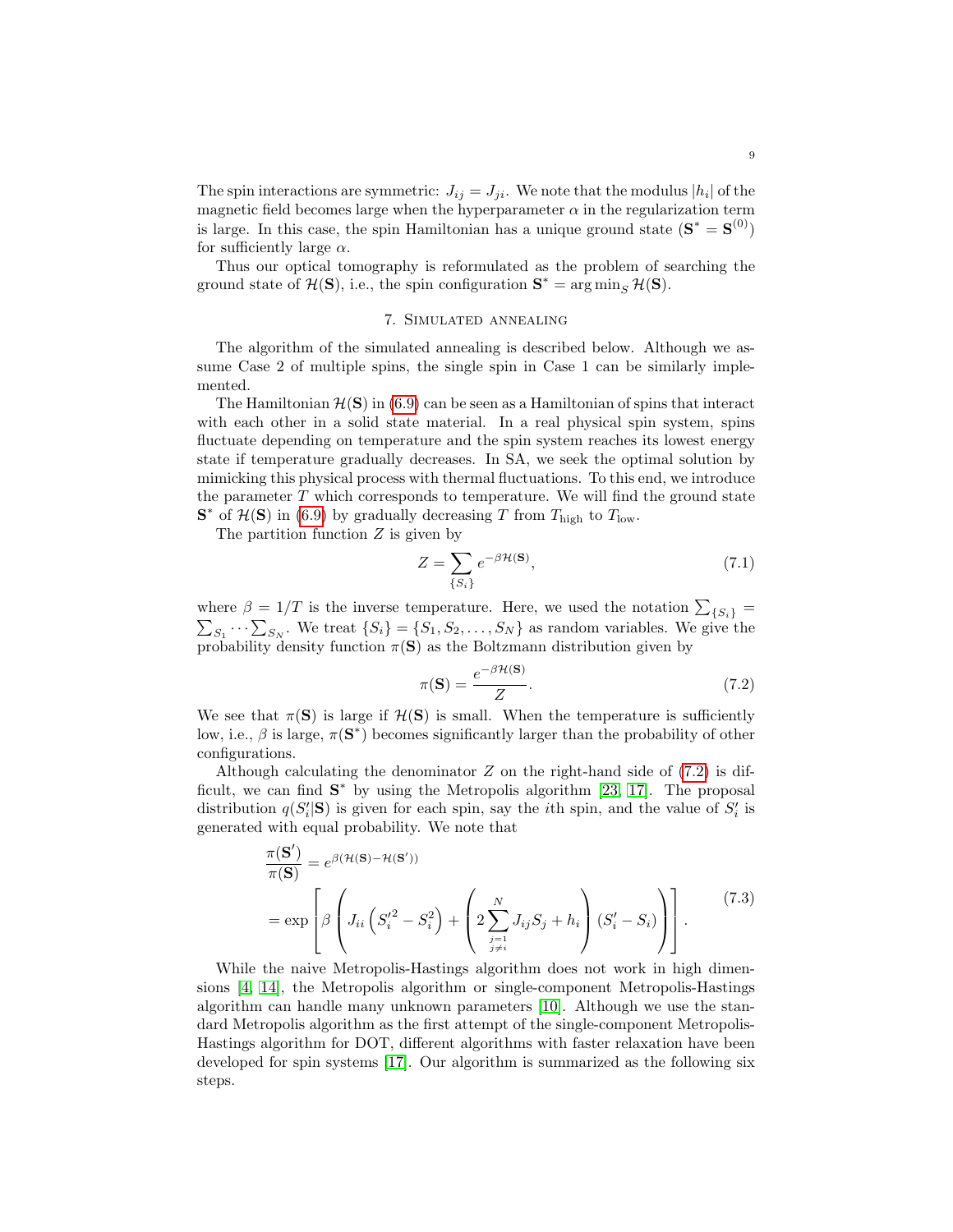(1) Start with a small  $\beta = 1/T_{\text{high}} > 0$ . Give  $(S_i)$  randomly as an initial guess. Then set  $i = 1$ .

(2) Compute 
$$
h_{\text{eff},i} = 2 \sum_{j=1}^{N} \sum_{(j \neq i)} J_{ij} S_j + h_i
$$
.

- (3) Calculate  $w = -\beta[h_{\text{eff},i}(S_i' S_i) + J_{ii}(S_i'^2 S_i^2)],$  where  $S_i' \sim q(\cdot | \mathbf{S})$  is randomly chosen.
- (4) Set  $S_i = S'_i$  if  $w \leq 0$ . Otherwise put  $S_i = S'_i$  with probability  $e^{-w}$ .
- (5) Set  $i = 1$  if  $i = N$ . Otherwise set  $i = i+1$ . Return to Step 2. After repeating several loops from Step 2 to Step 5 until the initial large fluctuation ceases, proceed to Step 6.
- (6) Decrease temperature and go to Step 2. If the temperature reaches  $T_{\text{low}}$ , finish the iteration.

In this paper, we decrease  $T$  as

$$
T - 10^{\text{int}(\log_{10} T) - 2} \quad \rightarrow \quad T. \tag{7.4}
$$

## 8. Numerical test

<span id="page-9-0"></span>8.1. Single spin. We take the unit of length and unit of time to be mm and ps, respectively. On the x-axis, we place two sources at  $(x, y) = (-20, 0), (20, 0)$  and three detectors at  $(x, y) = (-40, 0), (0, 0), (40, 0)$ . As a result we have  $M_{SD} = 6$ . We set  $D_0 = 0.33$ ,  $\mu_a = 0.02$ ,  $\mathfrak{n} = 1.37$ . Suppose that there is absorption inhomogeneity at depth 5. For  $\delta \mu_a$ , we put  $\eta = 300/c$ ,  $y_0 = 5$ , and

$$
\bar{a} = 1.5. \tag{8.1}
$$

When we prepare  $\Phi^{(p)}$ , we added 3% Gaussian noise. We set

$$
t_j = j\Delta_t \quad (j = 1, ..., M_t), \quad \Delta_t = 5, \quad M_t = 500. \tag{8.2}
$$

Furthermore we set  $M = 512$ ,  $a^{(\min)} = -3$ , and  $a^{(\max)} = 3$ .

It is known that iterative methods cannot reach  $\bar{a} = 1.5$  when the initial value is negative [\[12\]](#page-13-5). We set the initial value  $a_0$  of a as

$$
a_0 = -0.01.\t\t(8.3)
$$

In Fig. [1,](#page-10-0) we compare the simulated annealing developed in this paper with the Levenberg–Marquardt algorithm [\[8,](#page-13-15) [19,](#page-13-16) [22\]](#page-14-7), which is one of iterative methods. The Levenberg-Marquardt algorithm fails to arrive at the correct answer, whereas SA converges to the correct value. In our simulation, converged values for the Levenberg-Marquardt algorithm and SA are −2.05 and 1.68, respectively. As is mentioned in the end of Sec. [5,](#page-4-1) the cost function has a local minimum at a negative value of a. The calculation of the Levenberg-Marquardt algorithm is trapped by this local minimum. On the other hand, a goes back and forth between the local minimum and global minimum in SA, and then falls in the global minimum as temperature decreases.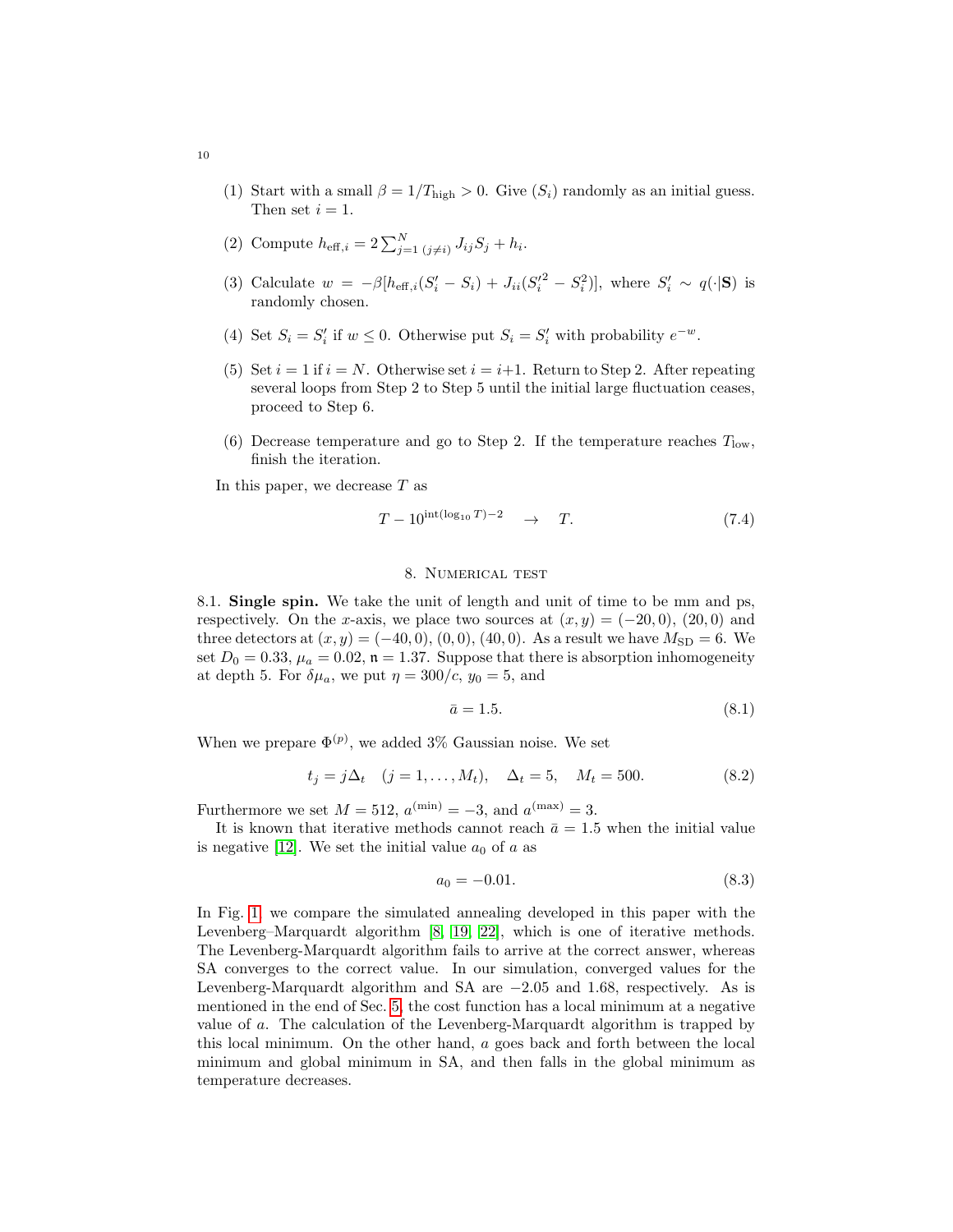

<span id="page-10-0"></span>FIGURE 1. (Top) The value  $a$  is plotted against Monte Carlo steps for the simulated annealing in Sec. [7.](#page-8-0) (Bottom) The reconstruction is done with the Levenberg–Marquardt algorithm.

8.2. Multiple spins. Let us consider DOT in the half space  $\Omega$ , i.e.,  $\Omega = \{r \in$  $\mathbb{R}^2$ ;  $-\infty < x < \infty$ ,  $0 < y < \infty$ }. The boundary  $\partial\Omega$  is the x-axis. Measurements are performed on the x-axis:  $\mathbf{r}_s^{(p)} = (x_s^{(p)}, 0^+), \mathbf{r}_d^{(p)} = (x_d^{(p)})$  $\binom{(p)}{d}$ , 0). In this case, the Green's function is explicitly given by

<span id="page-10-1"></span>
$$
G(\mathbf{r}, \mathbf{r}') = \frac{1}{2\pi D_0} \int_0^\infty \frac{\cos(q(x - x'))}{\lambda} \left( e^{-\lambda|y - y'|} + \frac{\ell \lambda - 1}{\ell \lambda + 1} e^{-\lambda(y + y')} \right) \, dq,\tag{8.4}
$$

where  $\ell = \zeta D_0$  and  $\lambda = \lambda(q) = \sqrt{\frac{\bar{\mu}_a}{D_0} + q^2}$ . Equation [\(8.4\)](#page-10-1) implies  $||G(\mathbf{r}, \cdot)||_{L^1(\Omega)} <$  $\infty$  and  $||G(\mathbf{r}, \cdot)||_{L^{\infty}(\Omega)} < \infty$  for any  $\mathbf{r} \in \Omega$ . The integrand in [\(8.4\)](#page-10-1) decays slowly when  $y, y'$  are small and is oscillatory. The numerical integration in [\(8.4\)](#page-10-1) can be done by the double-exponential formula [\[24\]](#page-14-8).

We use  $M_{\rm SD} = 240$  source-detector pairs from 16 sources and 15 detectors:

$$
x_s^{(p)} = \pm 2, \pm 6, \dots, \pm 30
$$
 mm,  
 $x_d^{(p)} = 0, \pm 4, \pm 8, \dots, \pm 28$  mm.

In addition to the refractive index  $n = 1.37$ , we set

$$
\bar{\mu}_a = 0.02 \,\text{mm}^{-1}, \quad D_0 = 0.33 \,\text{mm}^{-1}.
$$
\n(8.5)

We assume absorption inhomogeneity of the shape of disks in the medium. Inside the disks, we set

$$
\delta \mu_a = 0.2 \,\mathrm{mm}^{-1}.\tag{8.6}
$$

We compute the forward data  $\Phi^{(p)}$   $(p = 1, ..., M_{SD})$  by the finite-difference scheme with the Gauss-Seidel method. We added 3% Gaussian noise to  $u(\mathbf{r}_{d}^{(p)})$  $\binom{p}{d}$  and  $u_0(\mathbf{r}_d^{(p)})$  $\binom{(p)}{d}$ . Assuming the diffuse surface reflection, we have [\[7\]](#page-13-17)

$$
\zeta = 2\frac{1+r_d}{1-r_d},\tag{8.7}
$$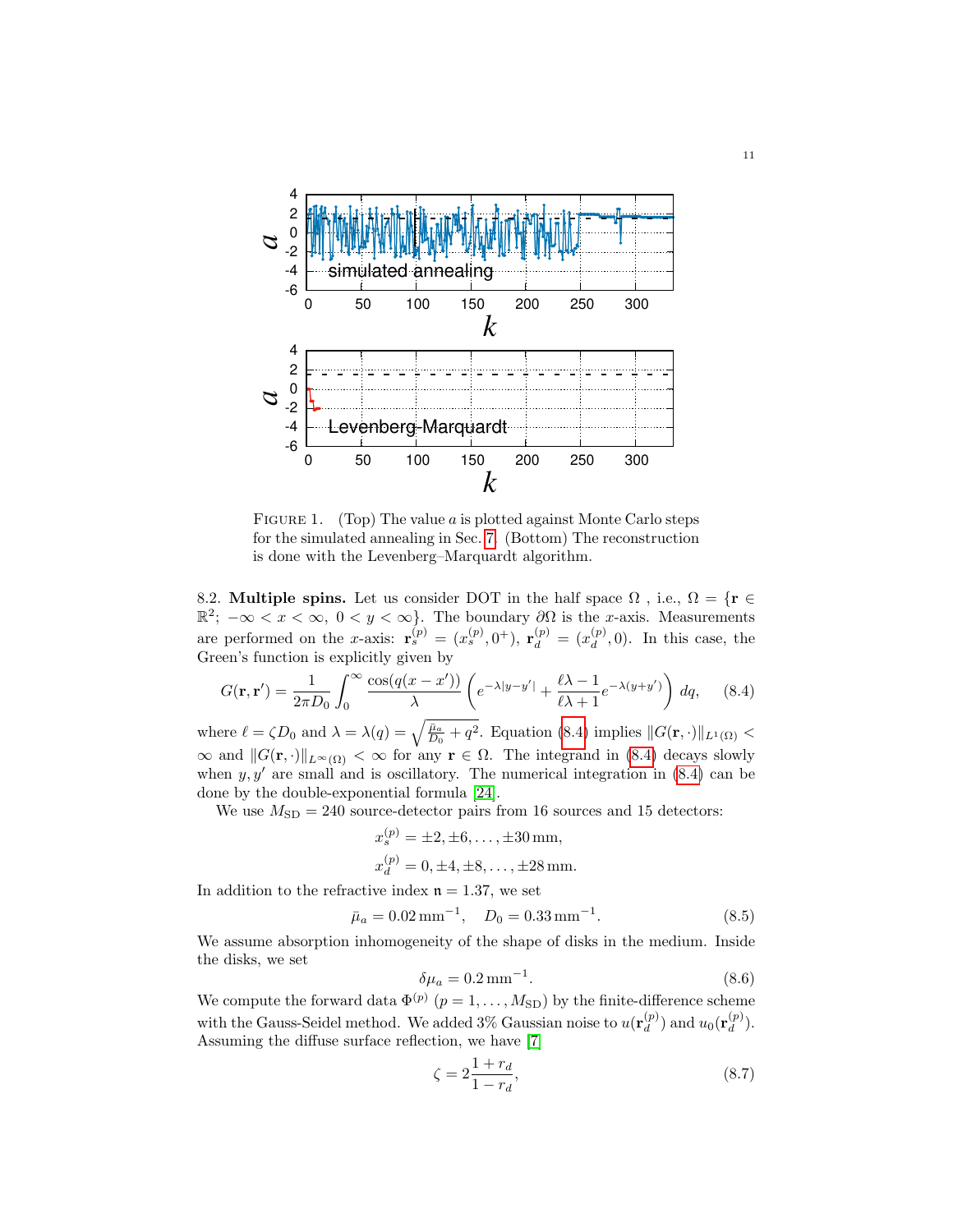where

12

$$
r_d = -1.4399 \,\mathrm{n}^{-2} + 0.7099 \,\mathrm{n}^{-1} + 0.6681 + 0.0636 \,\mathrm{n}.\tag{8.8}
$$

We take  $(2N_x + 1)N_y = 1830$  cells  $(N_x = 30, N_y = 30)$  of the area  $|\omega| = h^2$  $(h = 1 \,\mathrm{mm})$ . Moreover, the following parameter values were used for SA.

$$
\alpha = 0.01
$$
,  $T_{\text{high}} = 10^{-5}$ ,  $T_{\text{low}} = 10^{-10}$ ,  $M = 256$ . (8.9)

Figures [2](#page-11-0) and [3](#page-11-1) show reconstructed images by the proposed method. In Fig. [2,](#page-11-0) a disk target of radius 2.5 mm was placed at the depth (Left) 10 mm and (Right) 15 mm, that is, the x and y coordinates of the disk center are  $x = 0$  mm, and  $y =$ 10 mm or 15 mm. In general, the reconstruction at deeper positions is more difficult because the signal becomes noisy and the relative contribution of the regularization term in the cost function becomes larger [\[26\]](#page-14-4). As is expected, the reconstruction at a deeper position is more difficult.

Next we consider two disks of radius 2.5 mm in Fig. [3.](#page-11-1) The centers of the disks are placed at  $(x, y) = (\pm 10 \text{ mm}, 10 \text{ mm})$ . Figure [3](#page-11-1) shows the reconstruction by the proposed scheme using the same parameters described above for Fig. [2.](#page-11-0) For comparison, we also used the truncated SVD. Reconstructions from the truncated SVD are presented in Fig. [4](#page-12-1) with (Left) 52 largest singular values and (Right) 80 largest singular values, respectively. In the reconstructed images by the truncated SVD, the separation between the two targets is less sharp.



FIGURE 2. (Left) One absorber at the depth 10 mm. (Right) One absorber at a deeper position at  $y = 15$  mm.

<span id="page-11-0"></span>

<span id="page-11-1"></span>FIGURE 3. Two absorbers with separation 20 mm reconstructed by the proposed method.

In each numerical calculation, there are  $5 \times 10^5$  unknown parameter values. The computation time to find  $S^*$  was about three minutes on a laptop computer (MacBook Pro with 2.3 GHz Intel Core i5 and 8 GB memory).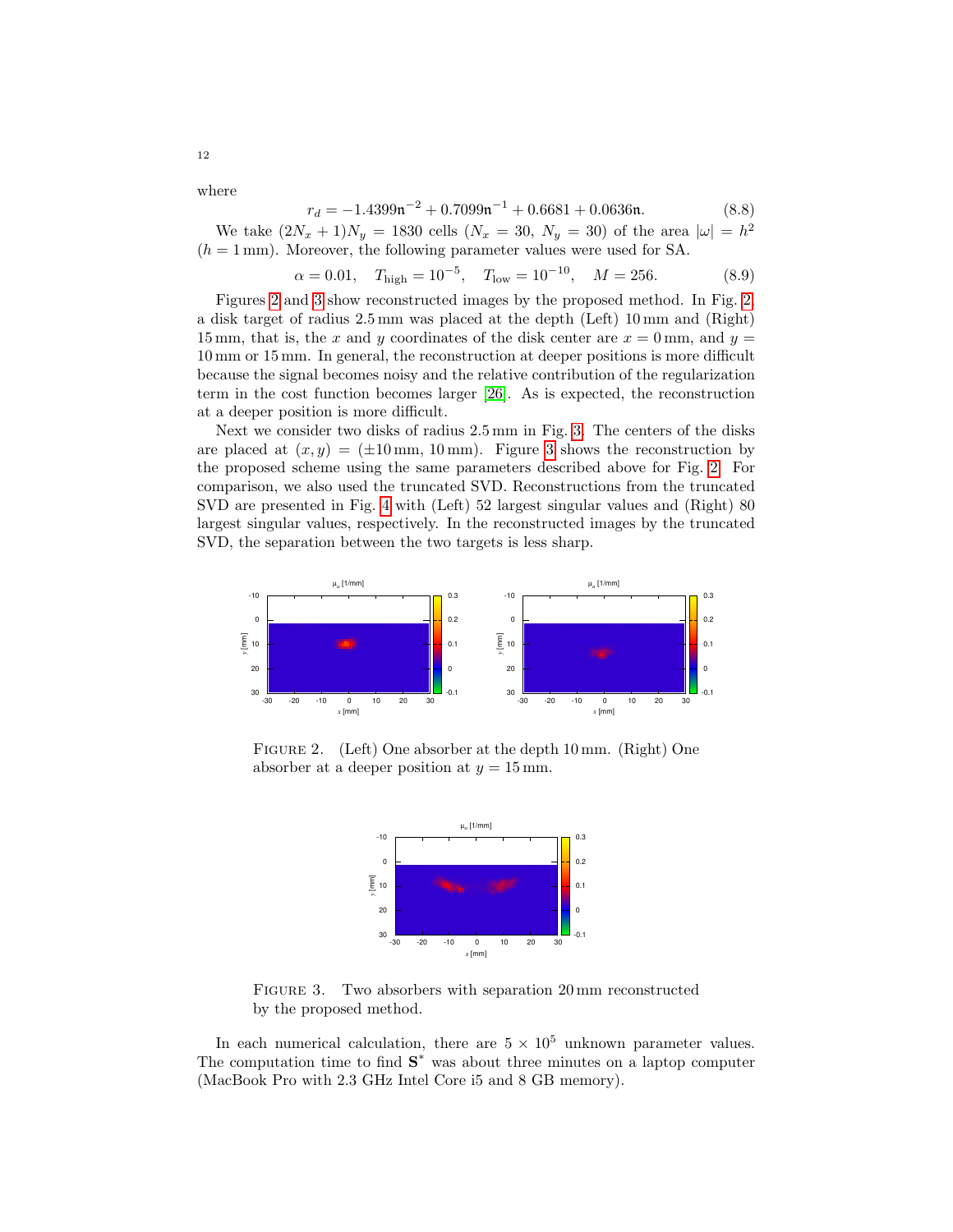

<span id="page-12-1"></span>FIGURE 4. Two absorbers with separation 20 mm. (Left) The reconstruction by the truncated SVD with 52 singular values. (Right) The reconstruction by the truncated SVD with 80 singular values.

#### 9. Concluding remarks

<span id="page-12-0"></span>We have developed a stochastic approach of DOT using the Metropolis algorithm of the Monte Carlo method. Due to the fact that the inverse problem for DOT is severely ill-posed, the reconstructed values are always blurred at least to some extent. This motivated us to introduce spins, which have discrete values. The effect of the discretization of the parameter is subtle for the single-spin model but becomes important when the number of spins increases in the multi-spin model because the discretization reduces the search space.

For linearized inverse problems, the truncated SVD is often used [\[1,](#page-13-1) [3\]](#page-13-2). Although the truncated SVD has a filtering property similar to the Tikhonov regularization, the penalty term of the proposed method is not restricted to the 2-norm. In this paper, the 1-norm was used. This might explain the difference of the quality of reconstruction in Fig. [4.](#page-12-1) Another advantage of our method is that it is feasible to use a priori information and set the lower and upper bounds of  $\delta \mu_a$ , whereas the reconstructed  $\delta \mu_a$  by the truncated SVD is unbounded. This feature is reflected in the difference between the proposed method and SVD in Fig. [4.](#page-12-1) As is seen for the single-spin model, the proposed method can treat both linear and nonlinear inverse problems.

The single-spin model provides a nonlinear inverse problem. Although it is a linearized inverse problem, the multi-spin model demonstrates that a large number of unknowns can be treated by our numerical scheme. It is a natural next step to consider nonlinear inverse problems with multiple spins. For this, nonlinear terms such as  $u_{R2}$  in the Rytov series have to be taken into account. When the landscape has more complicated structure, it is important to decrease temperature gradually.

To achieve fast convergence, it is crucial to bring the spin system efficiently to the thermal equilibrium state. Various Monte Carlo methods for spin systems have been developed to reduce the computation time. These techniques may be implemented in our approach, which solves the inverse problem of DOT from the viewpoint of statistical mechanics of spin systems. Existing Monte Carlo methods for spin systems include the following algorithms. The replica exchange method prepares multiple copies of a spin system to let the system at low temperatures escape from local minima [\[11\]](#page-13-18). To minimize the average rejection rate, the MCMC algorithm by Suwa and Todo breaks the detailed balance condition while preserving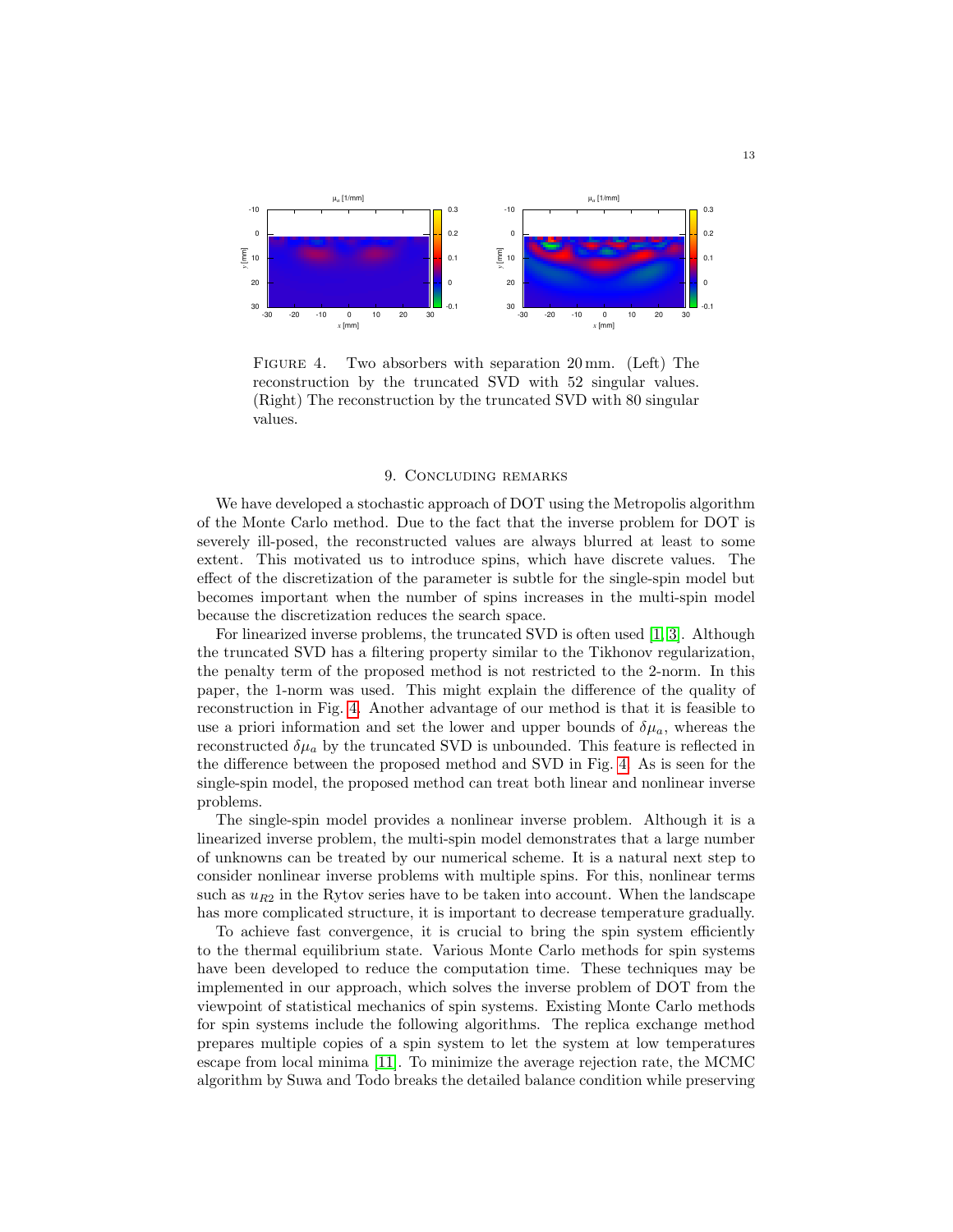the balance condition [\[27\]](#page-14-9). Quantum annealing makes use of quantum fluctuations of spins whereas SA uses thermal fluctuations [\[13\]](#page-13-19). Quantum annealing also has potential to provide an efficient algorithm for DOT.

### **ACKNOWLEDGMENTS**

YJ is supported by the National Natural Science Foundation of China (No. 11971121). MM is supported by JSPS KAKENHI Grant Numbers JP17K05572, JP18K03438 and by HUSM Grant-in-Aid. NT is supported by JSPS KAKENHI Grant Number JP16K05418.

### **REFERENCES**

- <span id="page-13-1"></span>[1] S. R. Arridge. Optical tomography in medical imaging. Inverse Problems, 15:R41–R93, 1999.
- <span id="page-13-6"></span>[2] S. R. Arridge, J. P. Kaipio, V. Kolehmainen, M. Schweiger, E. Somersalo, T. Tarvainen, and M. Vauhkonen. Approximation errors and model reduction with an application in optical diffusion tomography. Inverse Problems, 22:175–195, 2006.
- <span id="page-13-2"></span>[3] S. R. Arridge and J. C. Schotland. Optical tomography: forward and inverse problems. Inverse Problems, 25:123010, 2009.
- <span id="page-13-12"></span>[4] S.-K. Au and J. L. Beck. Estimation of small failure probabilities in high dimensions by subset simulation. Probabilistic Engineering Mechanics, 16:263–277, 2001.
- <span id="page-13-7"></span>[5] G. Bal, I. Langmore, and Y. Marzouk. Bayesian inverse problems with Monte Carlo forward models. Inv. Probl. Imag., 7:81–105, 2013.
- <span id="page-13-4"></span>[6] R. Choe, A. Corlu, K. Lee, T. Durduran, S. D. Konecky, M. Grosicka-Koptyra, S. R. Arridge, B. J. Czerniecki, D. L. Fraker, A. DeMichele, B. Chance, M. A. Rosen, and A. G. Yodh. Diffuse optical tomography of breast cancer during neoadjuvant chemotherapy: A case study with comparison to MRI. Med. Phys., 32:1128–1139, 2005.
- <span id="page-13-17"></span>[7] W. G. Egan and T. W. Hilgeman. Optical Properties of Inhomogeneous Materials. Academic Press, 1979.
- <span id="page-13-15"></span>[8] R. Fletcher. A modified marquardt subroutine for nonlinear least squares (Report AERE-R 6799). The Atomic Energy Research Establishment: Harwell, 1971.
- <span id="page-13-0"></span>[9] A. P. Gibson, J. C. Hebden, and S. R. Arridge. Recent advances in diffuse optical imaging. Phys. Med. Biol., 50:R1–R43, 2005.
- <span id="page-13-14"></span>[10] W. R. Gilks, S. Richardson, and D. J. Spiegelhalter. Markov Chain Monte Carlo in Practice. Chapman and Hall, 1996.
- <span id="page-13-18"></span>[11] K. Hukushima and K. Nemoto. Exchange Monte Carlo method and application to spin glass simulations. J. Phys. Soc. Jpn., 65:1604–1608, 1996.
- <span id="page-13-5"></span>[12] Y. Jiang, Y. Hoshi, M. Machida, and G. Nakamura. A hybrid inversion scheme combining Markov chain Monte Carlo and iterative methods for determining optical properties of random media. Appl. Sci., 9:3500, 2019.
- <span id="page-13-19"></span>[13] T. Kadowaki and H. Nishimori. Quantum annealing in the transverse Ising model. Phys. Rev. E, 58:5355-5363, 1998.
- <span id="page-13-13"></span>[14] L. S. Katafygiotis and K. M. Zuev. Geometric insight into the challenges of solving highdimensional reliability problems. Probabilistic Engineering Mechanics, 23:208–218, 2008.
- <span id="page-13-10"></span>[15] J. B. Keller. Accuracy and validity of the Born and Rytov approximations. J. Opt. Soc. Am., 59:1003–1004, 1969.
- <span id="page-13-11"></span>[16] E. Kirkinis. Renormalization group interpretation of the Born and Rytov approximations. J. Opt. Soc. Am. A, 25:2499–2508, 2008.
- <span id="page-13-9"></span>[17] D. P. Landau and K. Binder. A Guide to Monte Carlo Simulations in Statistical Physics. Cambridge University Press, 2000.
- <span id="page-13-8"></span>[18] I. Langmore, A. B. Davis, and G. Bal. Multipixel retrieval of structural and optical parameters in a 2-D scene with a path-recycling Monte Carlo forward model and a new Bayesian inference engine. IEEE Trans. Geosci. Remote Sens., 51:2903–2919, 2013.
- <span id="page-13-16"></span>[19] K. Levenberg. A method for the solution of certain non-linear problems in least squares. Quarterly Appl. Math., 2:164–168, 1944.
- <span id="page-13-3"></span>[20] V. A. Markel and J. C. Schotland. Symmetries, inversion formulas, and image reconstruction for optical tomography. Phys. Rev. E, 70:056616, 2004.